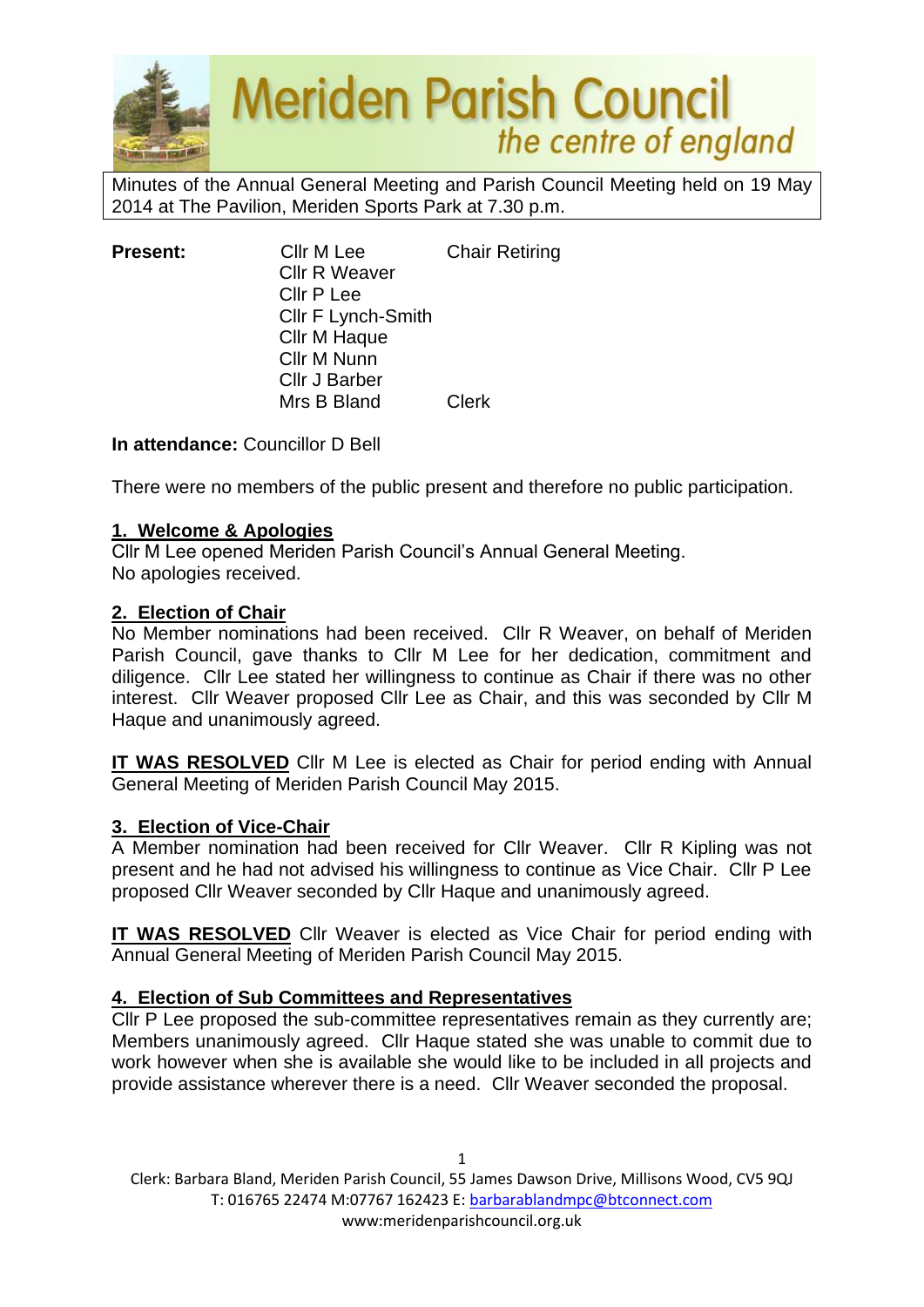

# Meriden Parish Council

|    | A Village Hall Management Committee                 | Cllr F Lynch-Smith                                           |  |
|----|-----------------------------------------------------|--------------------------------------------------------------|--|
|    | B School Governors for Parish Council               | Cllr R Weaver                                                |  |
|    | C Committee Member War Memorial                     | Cllr P Lee                                                   |  |
|    | & Cyclists Memorial                                 |                                                              |  |
| D  | <b>Meriden Pool</b>                                 | <b>All Councillors</b>                                       |  |
|    |                                                     | <b>Clerk</b>                                                 |  |
| Е  | <b>Allotment Representative</b>                     | Cllr M Lee                                                   |  |
|    |                                                     | Clerk                                                        |  |
| F. | Solihull<br><b>MBC</b><br>Footpaths<br>Forum<br>and | Cllr F Lynch-Smith                                           |  |
|    | Representative                                      |                                                              |  |
|    | G Quarry Liaison Group Representatives              | Cllr R Weaver                                                |  |
|    |                                                     | <b>Clerk</b>                                                 |  |
|    |                                                     |                                                              |  |
|    | <b>Solihull MBC Conservation Committee</b>          | <b>Cllr R Weaver</b>                                         |  |
| H  |                                                     |                                                              |  |
|    |                                                     |                                                              |  |
| L  | Solihull MBC Local Strategic Partnership            | All Members                                                  |  |
|    |                                                     | <b>Clerk</b>                                                 |  |
|    |                                                     | Representative to be appointed as and when<br>meetings arise |  |
| J  | Association of Parish and Town Councils             | Cllr M Lee                                                   |  |
|    | Solihull Area Committee                             | <b>Cllr R Weaver</b>                                         |  |
|    | K Solihull MBC Tree Wardens                         | Cllr P Lee                                                   |  |
|    |                                                     | Cllr F Lynch-Smith                                           |  |
|    |                                                     | Cllr M Haque                                                 |  |
| L  | Neighbourhood Plan                                  | <b>All Members</b>                                           |  |
|    |                                                     | <b>Clerk</b>                                                 |  |
|    | M Community Surgeries                               | <b>Clerk</b>                                                 |  |
|    |                                                     | Neighbourhood Co-ordinator                                   |  |
|    | N Community Speed Watch                             | <b>Cllr R Weaver</b>                                         |  |
|    |                                                     |                                                              |  |
|    |                                                     | Cllr J Barber                                                |  |
|    | $O$ HS <sub>2</sub>                                 | <b>Cllr R Weaver</b>                                         |  |
| P  | Airspace Change Consultation & Birmingham           | <b>Cllr R Weaver</b>                                         |  |
|    | <b>Airport Extension</b>                            | Cllr J Barber                                                |  |
|    |                                                     | <b>Clerk</b>                                                 |  |
|    | Q Meriden Sports Limited                            | Cllr R Weaver - Director/Chair                               |  |
|    |                                                     | Cllr P Lee - Director/Vice Chair                             |  |
|    |                                                     | Cllr J Barber - Director                                     |  |
|    |                                                     | Cllr<br>Council<br>Lee<br>(Parish<br>М<br>$\qquad \qquad -$  |  |
|    |                                                     | Representative)                                              |  |
|    |                                                     | Mrs B Bland - Company Secretary                              |  |
|    | R Finance Committee                                 | Cllr M Lee - Chair                                           |  |
|    |                                                     | Cllr R Weaver - Vice Chair                                   |  |
|    |                                                     | <b>Clerk</b>                                                 |  |
|    | S Personnel Committee                               | Cllr M Lee - Chair                                           |  |
|    |                                                     | Cllr R Weaver - Vice Chair                                   |  |
|    |                                                     | Cllr M Haque                                                 |  |
|    |                                                     | Cllr F Lynch-Smith                                           |  |
| ΤI | <b>Clerk's Supervising Officer</b>                  | Cllr R Weaver                                                |  |

**IT WAS RESOLVED** Members approved sub-committee representation as detailed above.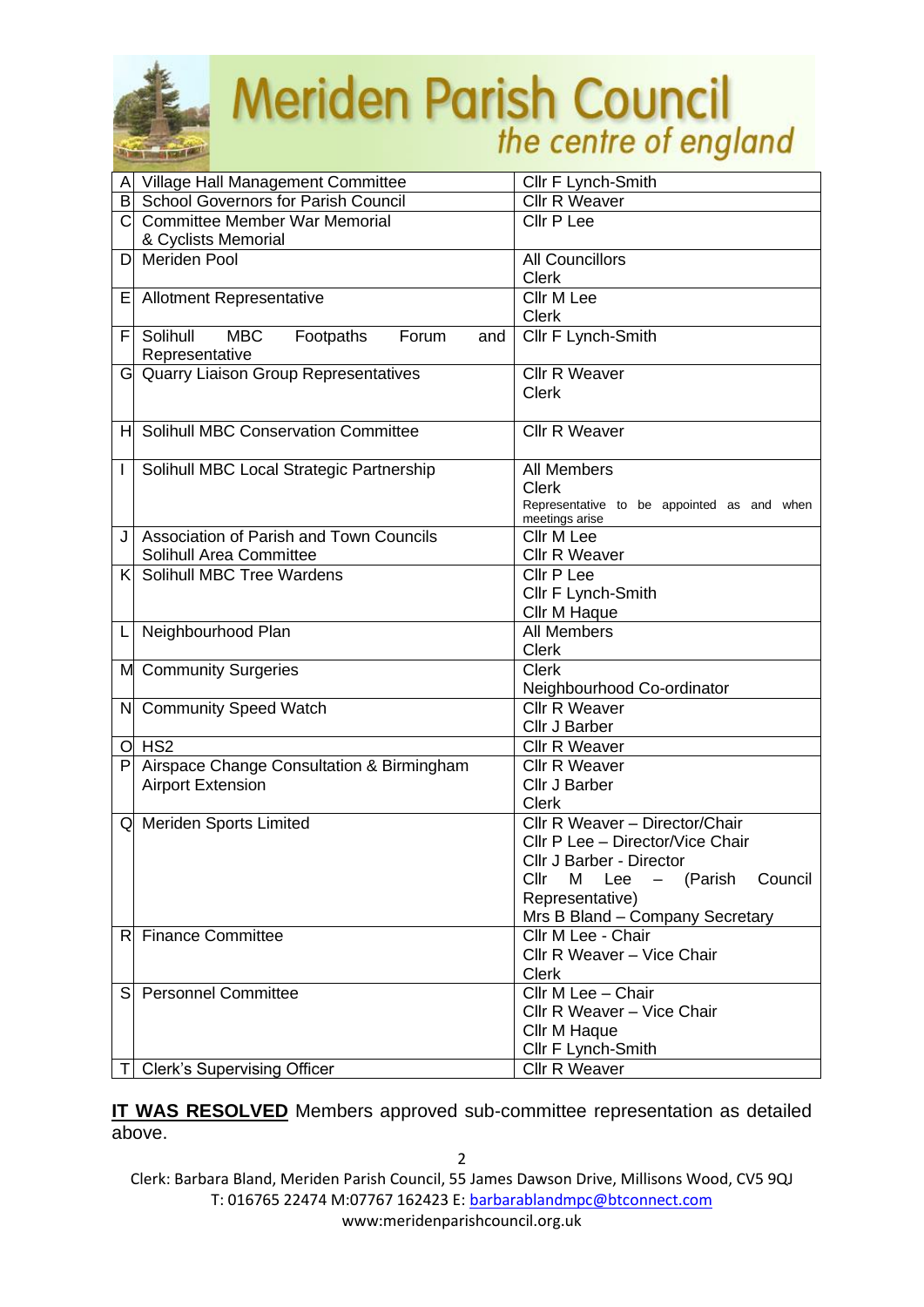

### 4.1 To approve Internal Auditor

The Clerk stated that the Internal Auditor was no longer available and she was looking for an alternative. Cllr Lynch-Smith suggested using a local person who was Treasurer for local committee. The Clerk will contact WALC for local recommendations.

**IT WAS RESOLVED** The Clerk to source Internal Auditor and advise Members for an in principle approval via email.

4.2 To approve bank signatories, currently Clerk, Cllr M Lee, Cllr R Kipling, Cllr R Weaver.

**IT WAS RESOLVED** Members agreed that the current cheque signatories above should remain unchanged.

**5. Democratic Half-Hour/Public Question Time/Invited Guest Speakers**: From 7.30 pm residents are invited to give their views and question the Parish Council on issues on this agenda, or raise issues for future consideration at the discretion of the Chair, before the start of the Parish Council meeting. Members of the public may not take part in the Parish Council meeting itself.

(i) Cllr Bell reported that he was chasing up S106 regarding Taylor Wimpey with Mike Swallow.

(ii) Cllr Bell reported SMBCs response to Hs2 petition. Berkswell PC and agent are finalising their response and so far 400 petitions had been received by  $w/e$  16<sup>th</sup> May 2014.

**IT WAS RESOLVED** Cllr Bell will pursue S106 Taylor Wimpey funding with Mike Swallow.

### **6. Declarations of Interest**

There were no declarations of interest recorded.

### **7. Minutes of 28th April 2014**

The Clerk circulated to Members by email minutes of the meeting held on 28<sup>th</sup> April 2014.

Cllr M Lee requested the removal of quotation costs from item 7.3.

Cllr P Lee requested corrections be made to item 10.2 as follows:-

- Remove Fun Day and replace with Family Picnic in the Park;
- Remove Re-enactment Group and replace with Living History Group;
- Remove Memorial Film Night and replace with Commemorative Film Night.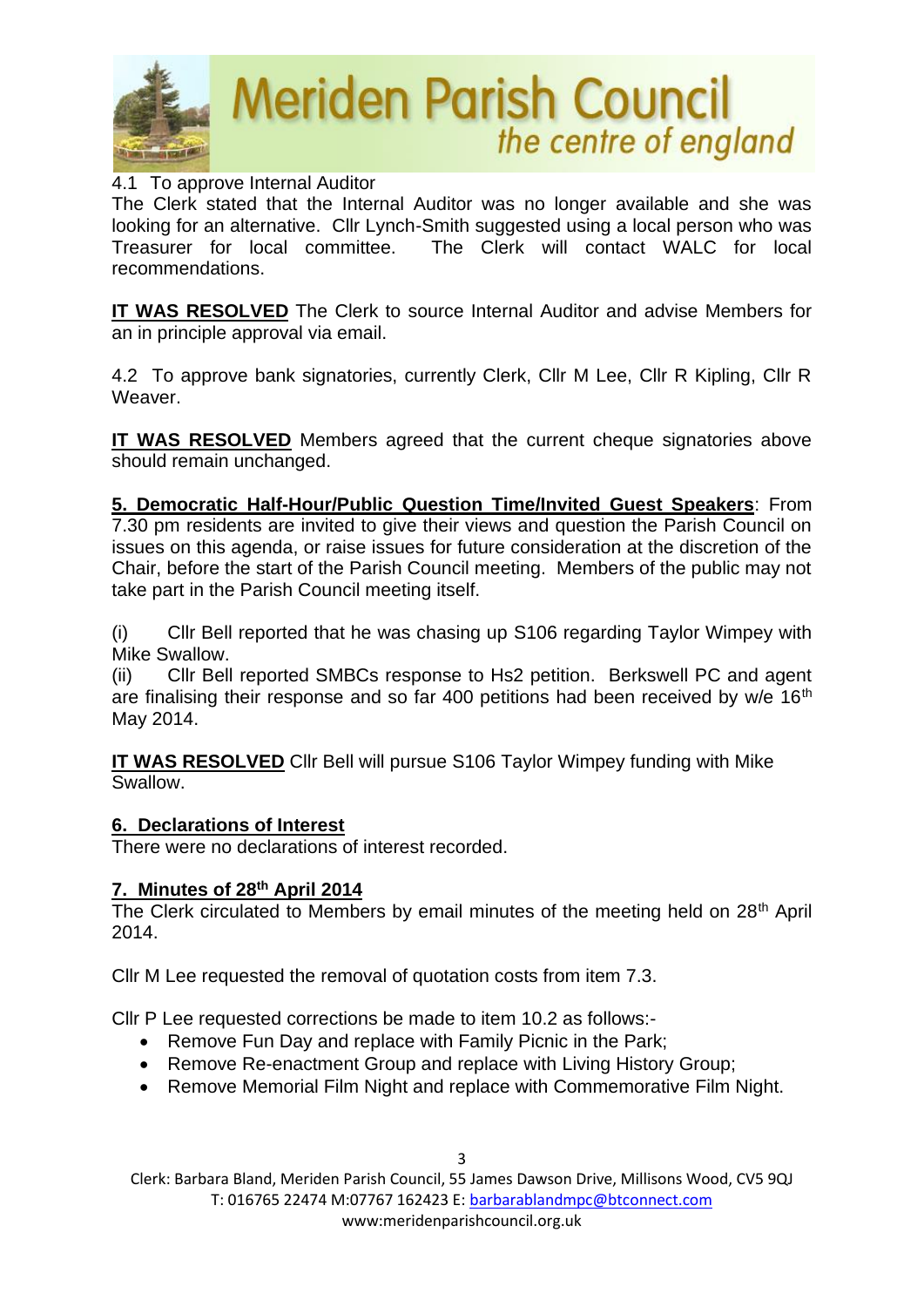

Cllr Lynch-Smith requested the removal of vociferous in paragraphs 11.4 and 12.2 and Members agreed it should be replaced with reiterated.

**IT WAS RESOLVED** Members accepted the Minutes of the Parish Council meeting held on 28<sup>th</sup> April 2014 subject to amendments above.

### Matters arising:

Cllr M Lee requested clarification of item 11 closing paragraph referring to a Sports Park summary report for future inclusion rather than agenda items. Cllr Lynch-Smith advised that Sports Park Directors are responsible for the management and operation therefore a summary update is needed rather than formal agenda items for discussion. Cllr Weaver stated the Parish Council are accountable for the Sports Park and therefore a formal update is necessary but agreed a quarterly summary report only would be included for future meetings. This item will be placed under standing items to received quarterly updates.

**IT WAS RESOLVED** Cllr Weaver will provide a quarterly summary report only for future meetings.

### **8. Standing Order Review**

This item is deferred to next meeting.

### **9. Finance**

#### May Payments

Members received May payments for approval. The Clerk advised payment for Robinsons Memorial for the cleaning of the Cyclists Memorial for £1934 was additional and not included in budget. It was agreed for the Clerk to approach Conservators to request financial support for re-gilding works. Cllr Lee requested holding payment to Robinsons as there was additional works to be carried out and the job had not been signed off.

**IT WAS RESOLVED** Members unanimously approved payments list.

Moving forward Members recommended cleaning every 2/3 years and this be included in future budgets. Cllr Lynch-Smith suggested contacting Friends of War Memorials and the War Memorial Trust to secure future funding. Cllr Weaver advised the Parish Council cannot absorb any costs without income and further stated SMBC's recommendation from Trust exemption to pay no more than 10% of precept for such works. Donations had been received from SMBC and Cheltenham Wheelers. The Clerk was instructed to set up a meeting with the Conservators.

9.1 To consider Library request for donation for the Summer Reading Challenge. Members considered the request but asked for further clarification as follows:-

1. How are non Parished Libraries funding the Reading Challenge?

4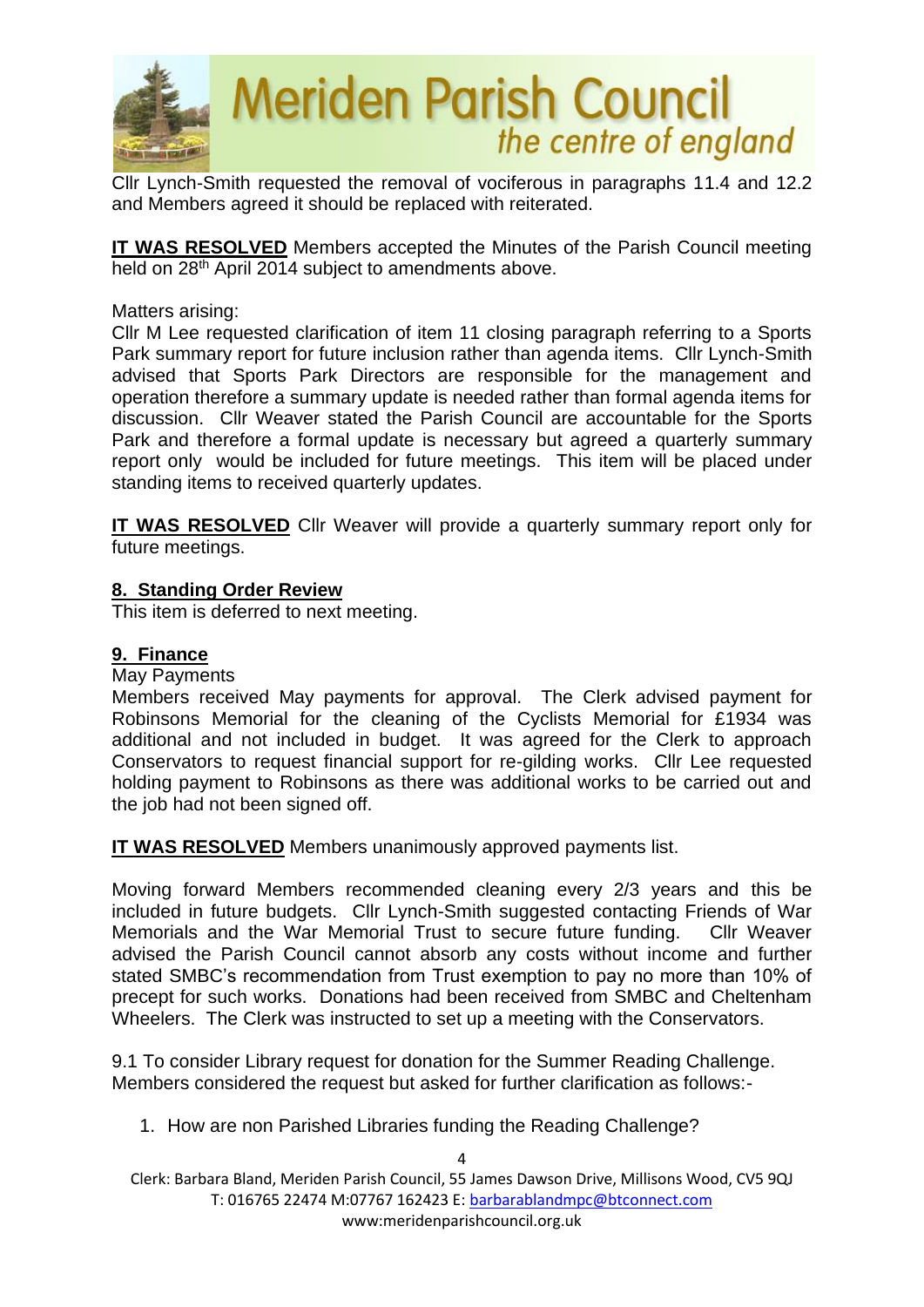

- 2. How are Central Libraries funding the Reading Challenge?
- 3. How much is the Reading Challenge costing and how much are you requesting as a donation?
- 4. Is the Reading Challenge a national event and if so, what funding is being drawn down from Central Library to enable Community Libraries to participate?

**IT WAS RESOLVED** The Clerk was requested to email Library Manager for further clarification and report at next meeting.

# **10. Progress Reports**

10.1 Village Hall Management Committee

Cllr Lynch-Smith reported that refreshments had been provided by WI for Cyclists with a full hall. The Committee awaits final signature on land and the Church have withdrawn their opposition. The film night (War Horse) is booked for  $7<sup>th</sup>$  June and tickets are on sale with seating for 60 on a first come first served basis. The Committee wish to provide some summer activities supporting Arts and Drama; with suggestion for a Mime Dance Group.

Cllr P Lee advised the BBC website showed a play with a free script that could be adapted with name changes as a WW1 commemorative performance. Cllr M Lee stated that SMBC have a Creative Development Team to engage with local communities. Cllr Lee suggested this being part of a 5 year project to be underwritten by the Parish Council. The next meeting will be end of June for update and feedback to Members.

**IT WAS RESOLVED** Members will receive update at next meeting.

10.2 Community Governor for Meriden C of E School

Cllr Weaver reported the on-going review continues with a Safeguarding Assessment undertaken today. Two further training sessions are organised and there is a full Governors meeting on Wednesday evening.

**IT WAS RESOLVED** Cllr Weaver will provide meeting updates at next meeting.

10.3 War Memorials

Please refer to item 9 above.

Cllr P Lee stated as this is Centenary year what can we do to protect the poppy wreaths and suggested some form of tracking device or personalisation?

Cllrs Lynch-Smith and Haque suggested the removal of the wreaths and take them to Church.

**IT WAS RESOLVED** The Clerk to investigate personalisation or tracking device.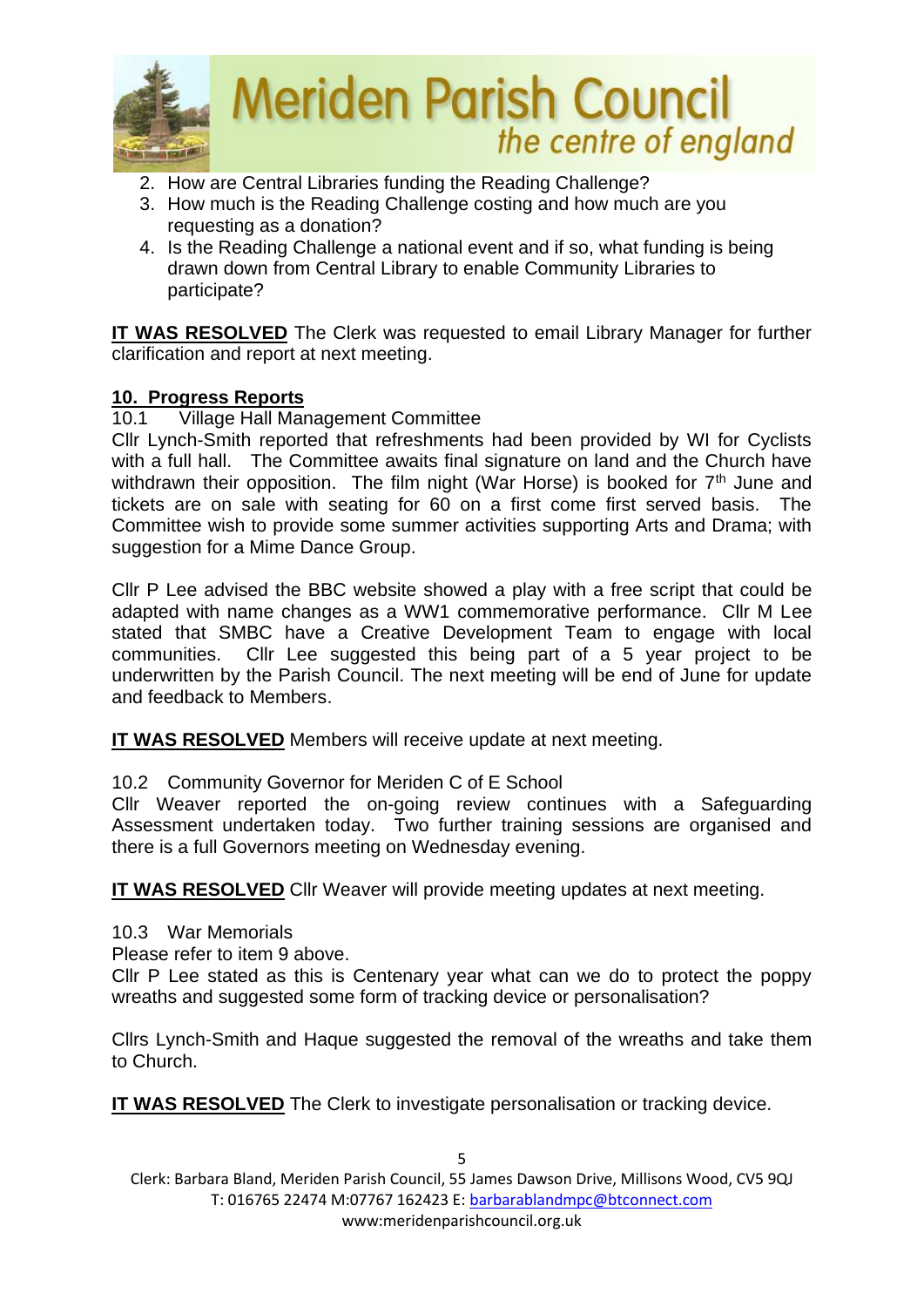

### 10.4 Pool Tidy

The Clerk sent photographs to David Tipping and Bruce Brant regarding the current level of maintenance. A site meeting is arranged for 10<sup>th</sup> June.

# **IT WAS RESOLVED** The Clerk will report back a next meeting.

# 10.5 Allotment Representative

The Clerk reported there remains one vacant plot.

# 10.6 Footpaths/Forum

Cllr Lynch-Smith continues walking the footpaths.

# 10.7 Quarries Liaison Group

Members discussed the current fire that remains burning and discussed the health and safety of residents and awareness of operators/fire service actions. The Clerk reported that the General Manager of A & A Recycling called Saturday morning to provide an update of situation and to thank the residents of Meriden for their support during this difficult time. Members asked for a letter to be written to SMBC and HSE clarifying situation. Cllr Weaver stated the forthcoming Quarry Liaison Group meeting in June will provide answers and suggested questions be emailed to the Clerk to be included in the meeting. Cllr Haque to email the Clerk.

**IT WAS RESOLVED** The Clerk to organise letters and receive emails.

10.8 Solihull Area Committee Nothing to report.

10.9 (i) Tree Warden Nothing to report.

# 10.9(ii) TPO List

Cllr Lynch-Smith advised that she had emailed Lawrence Osborne for a TPO list without any response. Cllr Lynch-Smith reported that the Aboriculturist recommended to undertake the photographic recording work will cost £120 per day. (It should be noted that a formal proposal for this work has not been received detailing number of days and potential final cost).

**IT WAS RESOLVED** Cllr Lynch-Smith report back at next meeting. Cllr Bell will follow up with SMBC to receive TPO identification list.

### 10.10 Community Surgeries

The Clerk reported Community surgery held on 12/05/14. Residents recorded the following concerns:-

Finding Digby Place – it is missed as signage needs improving.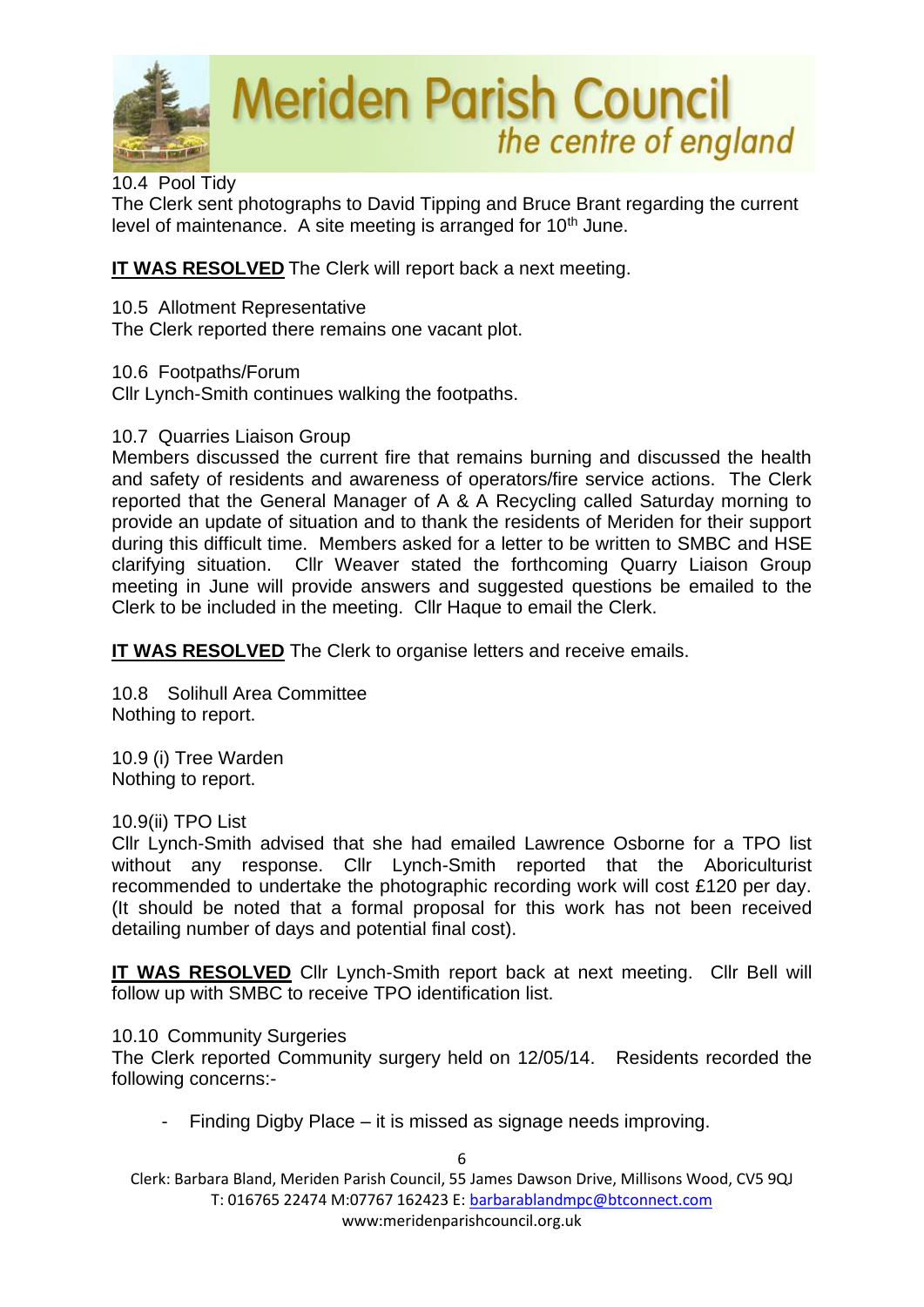

- Leys Lane new footpath and dropped curbs put in, however this has attracted parking and footpath obstruction. Removal of hedges and trees for new site line and boundary has had the effect of speeding up traffic as width of road improved! Calming measures requested. Any new signage has 3 month lead time from Highways placing order.
- Meriden Gate and balancing pond. No fence, no signs, dangerous to any child. Design cannot be seen facing it and if a child runs without realising there is a 8-10' drop – they are over the edge!

**IT WAS RESOLVED** Bruce Brant, Neighbourhood Co-ordinator will process all above issues with the relevant SMBC officers and report back. The Clerk will email Mike Swallow and David Waterson regarding the on-going David Wilson Homes difficulties with Meriden Gate and defects liability period.

# 10.11 Community Speed Watch

Nothing to report but Members are keen to get speed watch up and running again. Training is required and Cllr Weaver will follow up. Cllr Lynch-Smith reported a number of drivers reversing out of the service road onto Fillongley Road.

10.12 Hs2

Cllr Weaver referred to Cllr Bell's earlier comments covered in item 5.

**IT WAS RESOLVED** Cllr Weaver will continue to monitor and report back to Members.

### **11. Clerk's Report on Urgent Decisions since last meeting**

The Clerk circulated by email to Members her actions since last meeting. There were no questions and the Chair expressed Members thanks and acknowledged content.

The Clerk referred Members to item 13 of Clerks Actions and presented the proposal she had received today from Michael Wellock to undertake the Neighbourhood Plan. The proposal is for Kirkwells to undertake this work at a cost of £7,800 with free support to prepare bid for Locality for Neighbourhood Planning Grant Funding to recover cost.

**IT WAS RESOLVED** Cllr Weaver proposed we accept the Clerk's recommendation and Members unanimously approved. The Clerk will advise Kirkwells of decision and set up meeting.

Cllr Weaver stated that she had received an email regarding Secretary of State turning down planning application appeal due to a Neighbourhood Plan being in place and supporting Parish Council. **The Clerk was requested to circulate email to Members.**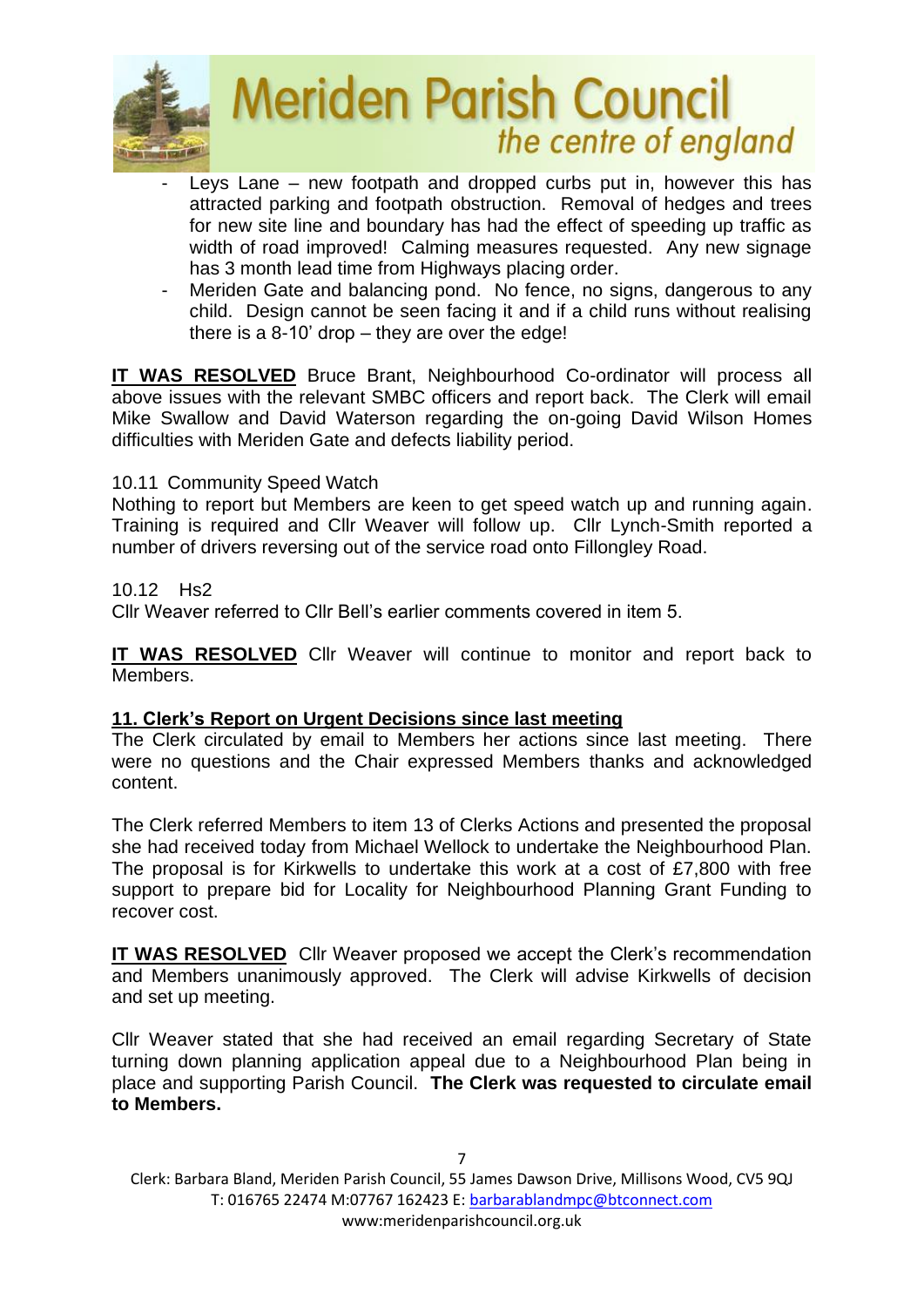

**12. District Councillors' Reports** Cllr Bell advised:-

(i)In SMBC's Local Development Plan an allocation for new housing sites comprising 1100 and 1400 houses has been partly won by inspectors. It is possible that Meriden may be affected as part of the Blythe Ward as there is a triangle of land by the proposed Hs2 station the other side of Stonebridge.

(ii)Berkswell PC have appointed a QC at a cost of 25K to take forward the Hs2 petitioning case

(iii)There is a sum of money in the Meriden Mine fund (Anti Mine Charity) and Members are requested to consider giving this fund to HAG to cover all areas of mitigation petitioning.

**IT WAS RESOLVED** Cllr Weaver proposed Members approve the transfer of funds from Meriden Mine Fund to HAG and this was unanimously agreed.

# **13. Meriden Village Matters**

### 13.1 Library Update

Cllr M Lee advised 6 week meetings had been agreed and a meeting with Libraries is arranged for 3rd June at 16.15 at SMBC offices. Cllr Weaver requested a change of venue. Cllr Bell will advise Libraries that the meeting venue be rescheduled for The Pavilion. Cllr M Lee advised action points had been taken from the Clerk's notes due to absence of Chair.

**IT WAS RESOLVED** Members will be updated at next Council meeting.

13.2 Historic Panels Nothing to report.

### 13.3 Village Commemoration WW1

Cllr Lee reported that the Cyclists Memorial Service was a success with an article on BBC website advising 600 people attended. Cllr Haque had videoed and would format to a DVD to put on Parish Council website and to use as promotional feedback on television in Pavilion for events.

7<sup>th</sup> June is next event - War Horse at £5/ticket.

22<sup>nd</sup> June Megaride with Doreen Agutter giving a talk. Alan Lole donated village stocks and village draw with all proceeds to ABF Charity.

Cllrs M Lee and Weaver are working on Heritage Lottery Fund bid closing deadline of 2nd June.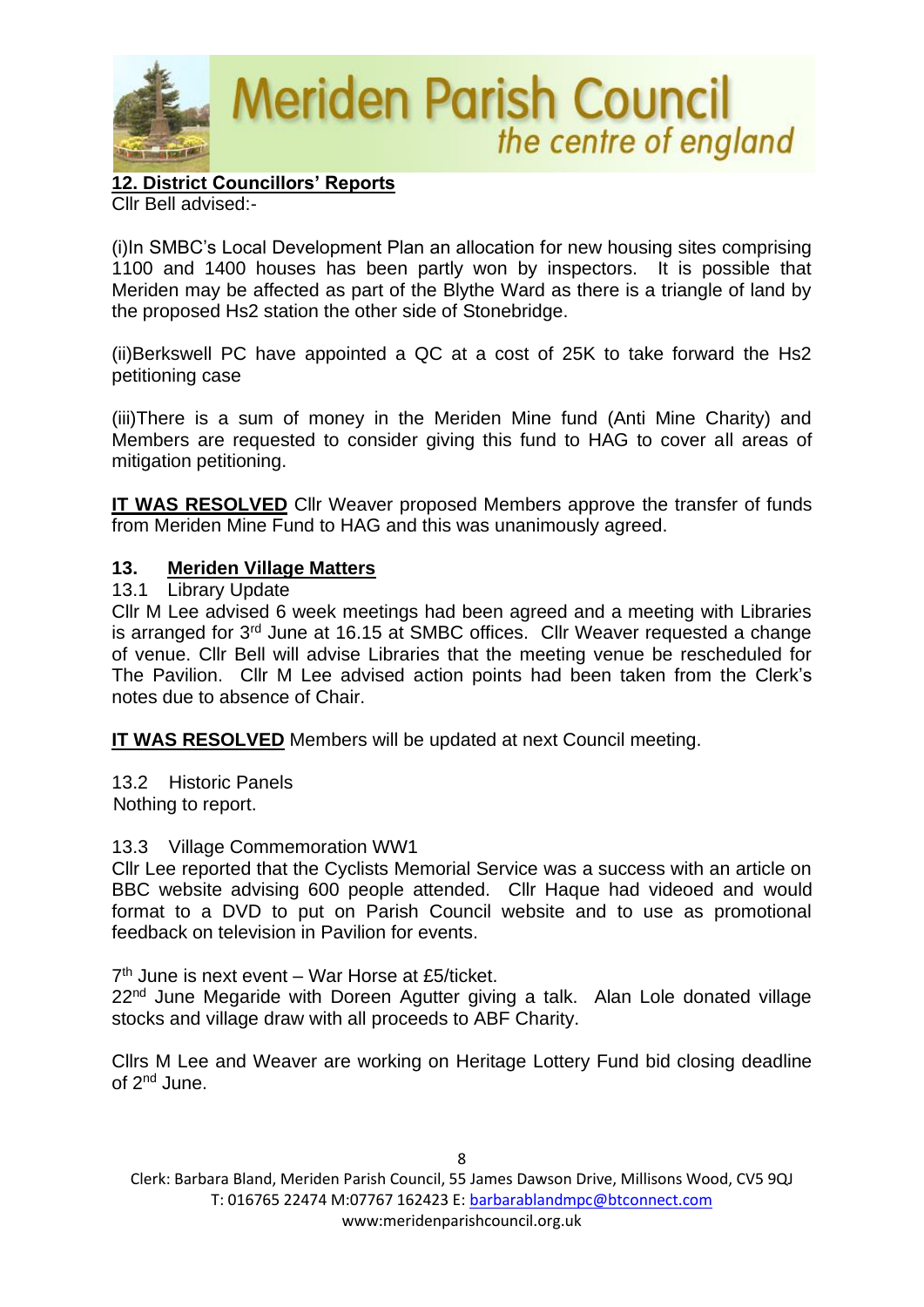

Cllr Lynch-Smith advised the cost of a coach will be £550-£650 to include parking, Museum and Household Cavalry.

**IT WAS RESOLVED** Members unanimously acknowledged and supported the working group.

#### 13.4 Solihull in Bloom

The Clerk advised application submitted. Sponsorship received from local shop keepers, businesses and contractors. Monday  $2<sup>nd</sup>$  June will see the planting of Coronation Island and Memorial Approach. The Clerk is working with Dovetail to organise a small dedication service including Meriden school children to come and assist with planting. The Mayor, Councillors and sponsors will be invited to attend.

Cllr Haque asked about litter picking and suggested contacting Gerry Russell to include the Scouts in the Bloom preparations.

**IT WAS RESOLVED** The Clerk to arrange and advise Members.

#### 13.5 Meriden Gate

The Clerk advised that she was waiting for updates from Mike Swallow, David Waterson, David Wilson Homes, Danny Gouveia and Dick Woodward regarding the completion of site, highways, landscaping, and overage.

13.6 Taylor Wimpey & Associated Works Cllr Bell will follow up S106.

13.7 Highways

Nothing to report but all outstanding issues will be included in meeting with Ashley Prior on 16<sup>th</sup> June.

#### 13.8 Land Registry & Ownership

The Clerk advised her work with land registry to map title numbers continues. A request has been made to Land Registry regarding available land in Meriden and she has been requested to speak to SMBC planners regarding providing a scanned OS map that may be electronically traced for Land Registry to transfer data onto. Cllr Bell stated his interest in this project and requested he attend further meetings with planning officers.

**IT WAS RESOLVED** The Clerk will arrange a meeting with planning officers and notify Councillor Bell.

### **14. Meriden Sports Park Director's Update**

Cllr Weaver reported:-

(i) that numbers were up for recent Sports Camps;

9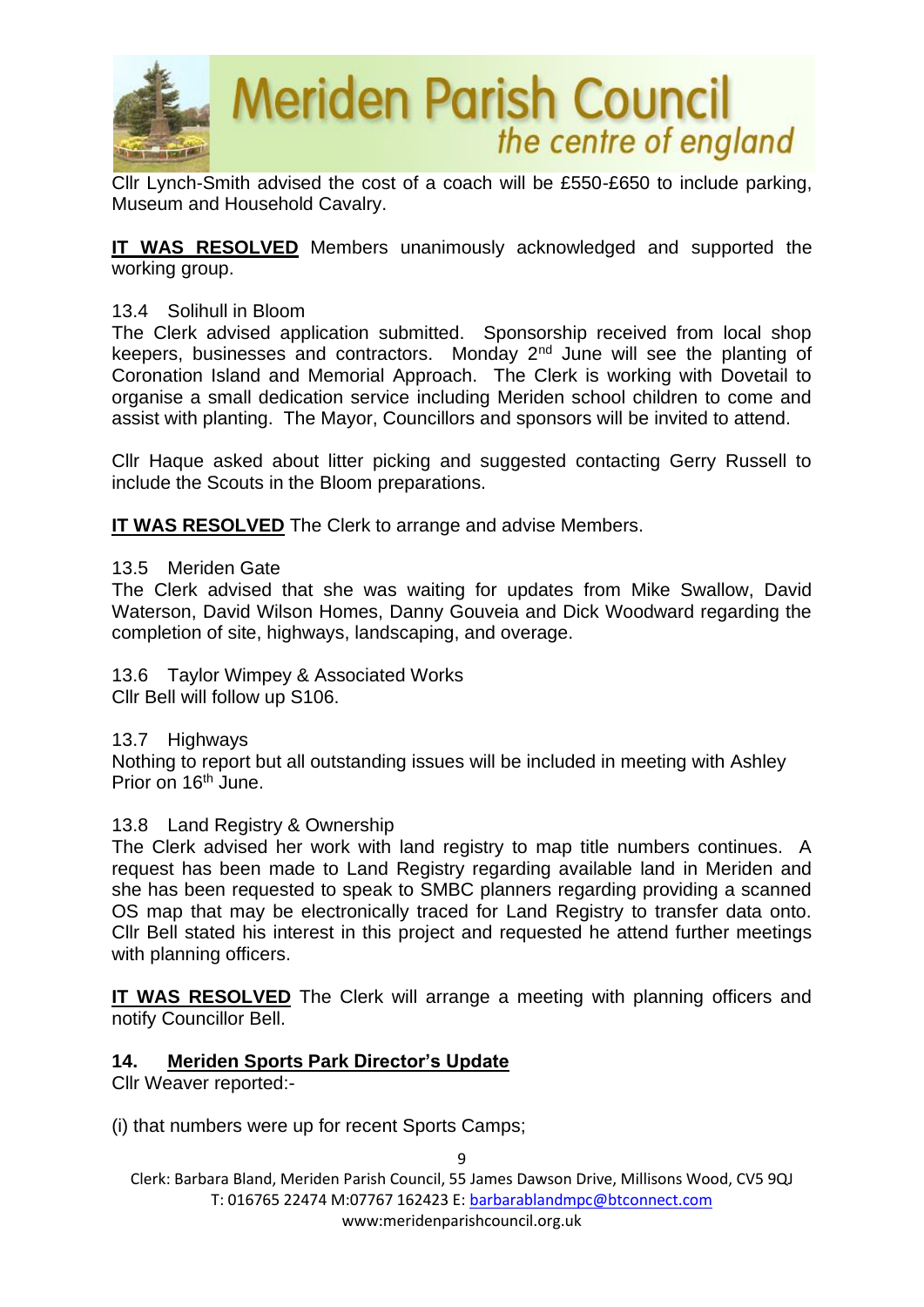

(ii)the setting of bank account is in process and cannot conclude Charity Commission application without bank account number;

(iii)Cllr Barber has worked hard to provide a good set of Policies;

(iv)Cllr Haque had updated CCTV policy;

(v)more signage is required around Sports Park for No Dogs, First Aid and CCTV.

# **IT WAS RESOLVED** Members acknowledged Director's update.

# **15. Parish Council Newsletter** Editorial Committee

Nothing to report.

# **16. Planning Matters**

| 2014/738 New     | 17 Birmingham Road                                  | Two storey side extension,<br>ground floor rear extension<br>and boundary.                                                                                                                                         |
|------------------|-----------------------------------------------------|--------------------------------------------------------------------------------------------------------------------------------------------------------------------------------------------------------------------|
| 2014/590 Waiting | <b>News Express The</b><br><b>Green Meriden</b>     | Installation of shop fronts to<br>replace existing and to<br>provide disabled level<br>access.                                                                                                                     |
| 2014/649 Waiting | Berryfields Farm,<br><b>Berkswell</b>               | Erection of one<br>primary/permanent<br>agricultural workers dwelling<br>with a detached double<br>garage.                                                                                                         |
| 2014/578 Waiting | High Ash Farm, Lodge<br><b>Green Lane</b>           | Erect a livestock building.                                                                                                                                                                                        |
| 2014/574 Waiting | High Ash Farm, Lodge<br><b>Green Lane</b>           | Erect an agricultural<br>workers dwelling house.                                                                                                                                                                   |
| 2014/476 Waiting | Meriden Quarry Area G<br>Birmingham Road<br>Meriden | Vary condition No 7 of<br>review of mineral<br>permission ref. 97/535 to<br>allow infilling of quarry void<br>with inert materials<br>(construction and demolition<br>waste) rather than colliery<br>spoil.        |
| 2014/474 Waiting | Meriden Quarry Area G<br>Birmingham Road<br>Meriden | Change of use of part of the<br>Area G quarry landfill site to<br>a recycling centre/facility for<br>the storage, crushing,<br>screening and re-use of<br>selected construction and<br>demolition waste materials. |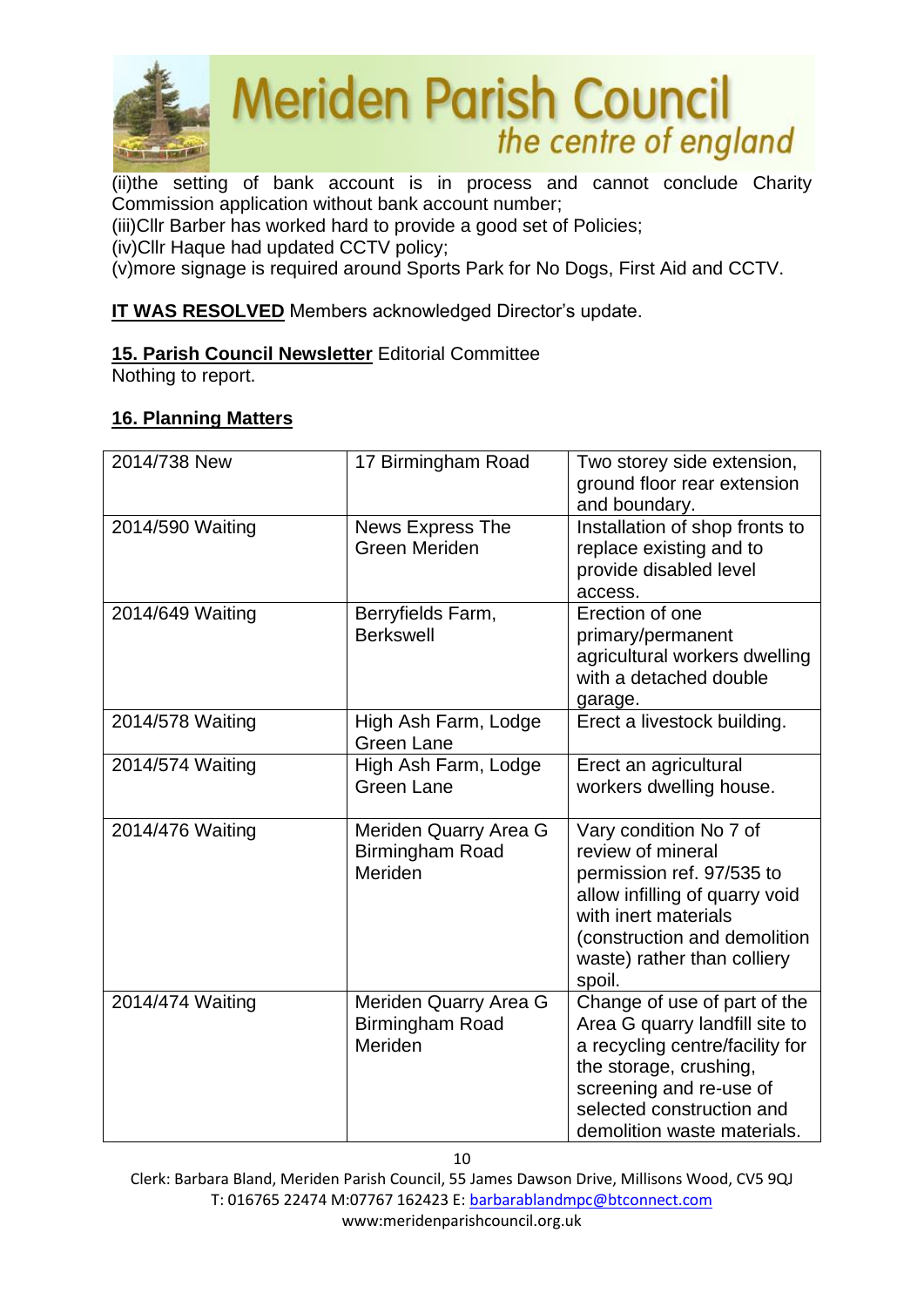

| 2014/473<br><b>APPROVAL</b><br><b>REQUIRED</b>                                                             | <b>PN</b><br><b>AGRI</b><br><b>NOT</b>          | Hollyberry End, Meriden                        | Prior Notification for a steel<br>portal framed building to<br>replace existing.                                                                                      |
|------------------------------------------------------------------------------------------------------------|-------------------------------------------------|------------------------------------------------|-----------------------------------------------------------------------------------------------------------------------------------------------------------------------|
| 2014/431 Waiting                                                                                           |                                                 | <b>Fordson Farm Harvest</b><br>Hill            | Erect agricultural storage<br>barn with associated access<br>and driveway, new gates<br>and flanking fencing<br>(refused last year but<br>smaller scale application). |
| 2014/364<br>Approval<br><b>MPC</b><br>Arboriculturist's report sent<br>to Martin Saunders                  | <b>TPO</b><br>Full<br>Independent               | Old School House, 200<br>Main Road, Meriden    | Remove roots causing<br>hazard to pedestrians on<br>one horse chestnut tree                                                                                           |
| 2013/994<br>gone to Secretary of State<br>Appeal<br>$\overline{\phantom{a}}$<br>comments<br><b>WAITING</b> | Refused<br>but<br>deadline<br>for<br>8<br>April | <b>Pertemps Group</b><br>Limited, Meriden Hall | New office building with<br>basement parking on site of<br>existing car park.                                                                                         |
| 2014/10 Waiting<br>Please note email<br>circulated 24/2 from Mr<br>Marshall.                               |                                                 | The Grange, Main Road                          | <b>UPVC Doors Grade II bldg</b>                                                                                                                                       |

**IT WAS RESOLVED** The Clerk will continue notifying Members of Parish Notifications for and recording comments on planning portal.

### 16.2 Jephson Housing

The Clerk advised no reply had been received from Jephson regarding solicitors outcome regarding footpath and right of way or for potential use of old caravan storage and garage site.

**IT WAS RESOLVED** The Clerk and Cllr Weaver will continue to monitor.

# **17. Councillor's reports and items for future agenda**

Nothing to report.

# **18. Correspondence and Communication**

Cllr M Lee advised a resident had posted a message on website regarding Fillongley Road dangers, speeding and accidents waiting happen when residents are trying to pull out of drives. Cllr Lee replied and instructed Clerk to include in actions with Highways officers.

**IT WAS RESOLVED** The Clerk will process with Highways officers and report back.

Clerk: Barbara Bland, Meriden Parish Council, 55 James Dawson Drive, Millisons Wood, CV5 9QJ T: 016765 22474 M:07767 162423 E[: barbarablandmpc@btconnect.com](mailto:barbarablandmpc@btconnect.com) www:meridenparishcouncil.org.uk

11